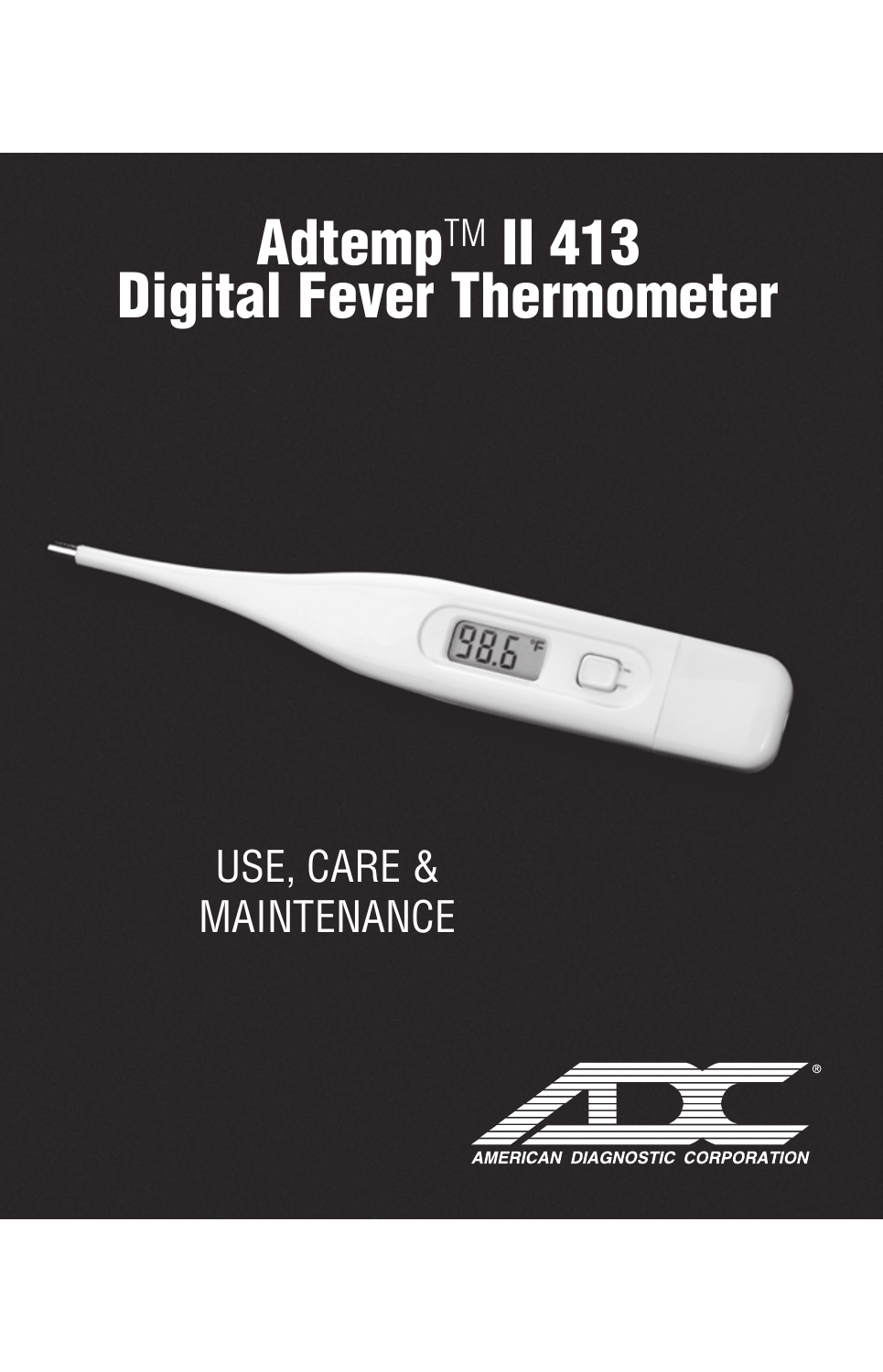# **Intended Use:**

A digital thermometer is a device used to measure the body temperature of a patient by means of a transducer coupled with an electric signal amplification, conditioning, and display unit.

## **Safety Information:**

• **WARNING:** High, prolonged fever requires medical attention especially for young children. Please contact your physician.

• **WARNING:** Do not allow children to take their temperatures unattended.

• **WARNING:** Read the enclosed instructions carefully to ensure accurate temperature readings. Temperature readings are affected by many factors including exercise, drinking hot or cold beverages prior to taking a reading as well as technique.

• **WARNING:** Do not allow children to walk or run during temperature taking. The rigid probe could present a hazard. Oral, underarm, and rectal temperatures vary by approximately 1°F (0.5°C).

• **WARNING:** Keep battery out of children's reach. Swallowing battery could be harmful. Battery should not be recharged or placed into extreme heat as it may explode.

• **WARNING:** This product may contain a chemical known to the state of California to cause cancer, birth defects, or other reproductive harm.

- **CAUTION:** Do not take an axillary temperature through patient's clothing. Direct probe cover to skin contact is required.
- **CAUTION:** Biting the probe tip while taking a temperature may result in damage to the probe.

**• CAUTION:** Do not autoclave. Please note the cleaning procedures described in this manual.

**• CAUTION:** Do not store the unit under direct sunlight, at a high temperature, or in high humidity or dust. Performance may be degraded.

• **CAUTION:** Do not use this device close to strong electromagnetic fields such as mobile telephones or radio installations. Keep a distance from such devices when using this unit.

**• CAUTION:** IP22: Protected against solid foreign objects of 12.5 mm diameter and greater. Protected against vertically falling water drops when the device is tilted up to 15°.

**• CAUTION:** Do not use the device if you it is damaged or if anything appears unusual.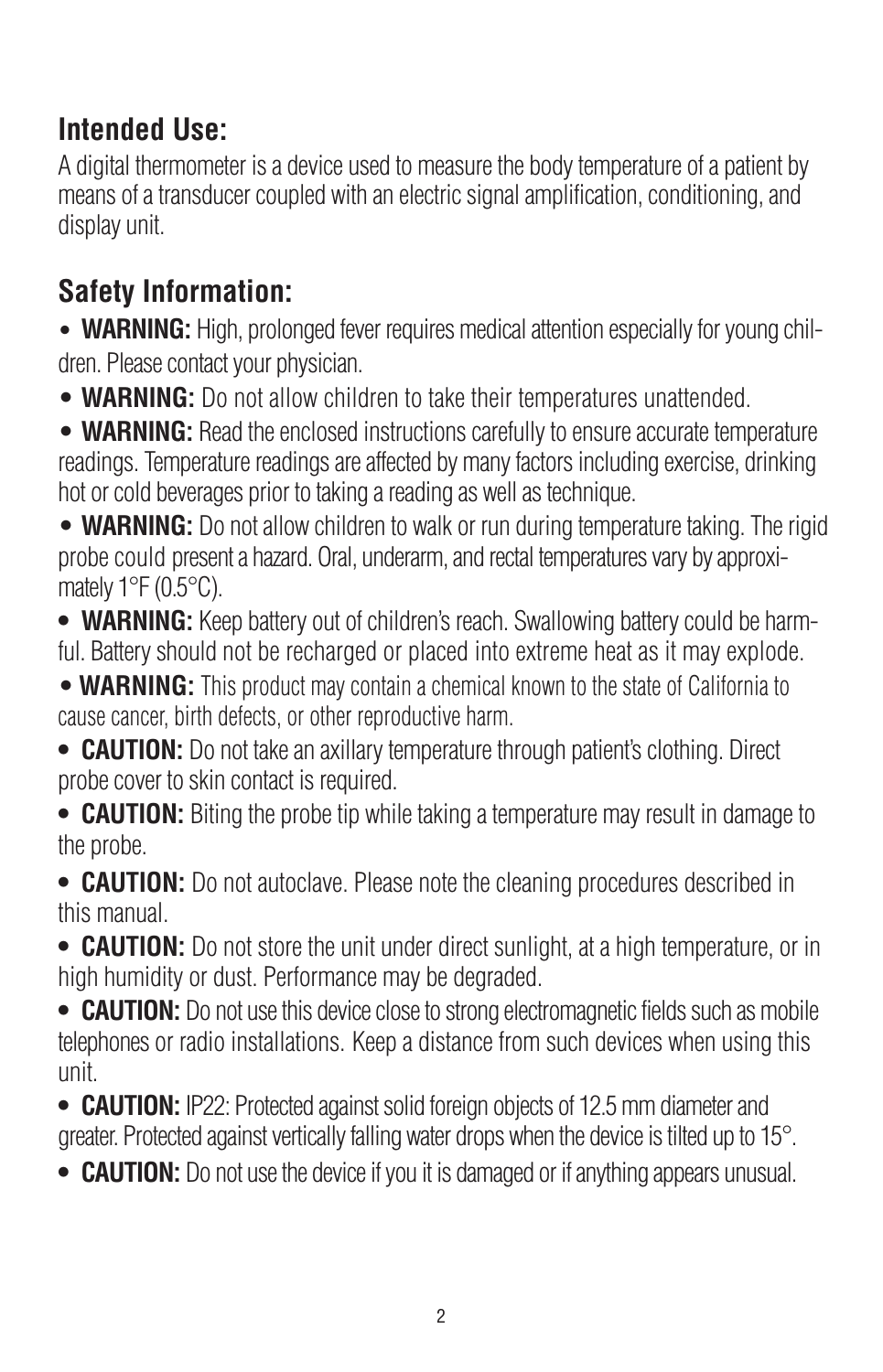# **How to take temperature:**

1. Place a probe cover carefully over the tip (Figure 1). Select oral, underarm or rectal as your measurement site based on the individual requiring a temperature measurement.



2. Push the Multi-Function button located beside the display window. The thermometer will beep and the display will read: "188.8  $^{\circ}$   $^{\circ}$  . This is a function check indicating the unit is working properly. The last measured temperature will be dis-<br>indicating the unit is working properly. The last measured temperature will be displayed for approximately 2-seconds. Next the thermometer will read ---°F.(or ---°C)

3. The  $\degree$ F or  $\degree$ C symbol will flash when the unit is ready to measure temperature. Please note that the " $\bigcirc$ " indicates a low battery. See instructions for replacing battery before measuring temperature. Do not expect an accurate temperature reading if this low battery indicator is present. An "ERR" message in the window indicates your unit is not functioning properly.

4. Depending on the measurement site, the unit will complete measurement in approximately 30-40 (oral), 25-35 (rectal), or 90 (axillary) seconds. The display will flash and the unit will beep signaling completion.

5. Read and record the temperature and time for reference. The reading will automatically be stored in the memory.

6. Push the Multi-Function button to turn the unit off. This will prolong the battery life. If you do not turn the unit off, it will shut off automatically in approximately 8'40" $\pm$ 1' minutes.

#### **Oral use:** (for children 4 years and older)

1. Do not drink hot or cold fluids, exercise or perform other activities that will raise or lower temperature readings when compared to your normal, average temperature. The mouth should remain closed up to 5 minutes before attempting a reading.

2. Place the probe tip well under the tongue as indicated (Figure 2).

3. Instruct children not to bite down on the probe.

4. The peak temperature should be reached in as little as 30\* seconds. Opening the mouth or improper placement of the probe tip could result in a longer time for a reading.



Figure 2

(\*30 second response time achieved in water bath test)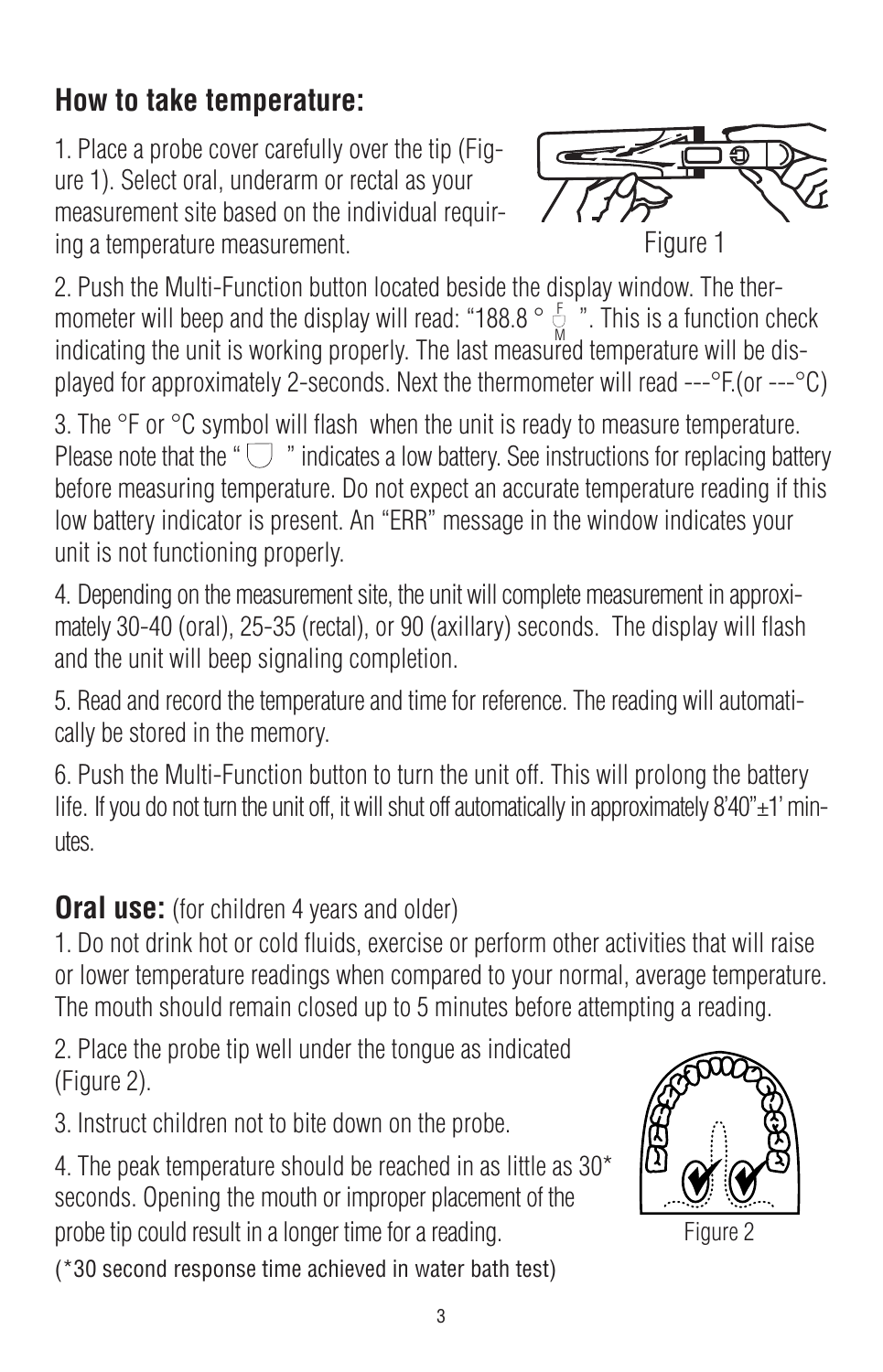# **Rectal use:**

1. Commonly used for babies, young children or when it is difficult to take an oral or underarm temperature.

2. After placing the probe cover on the thermometer, lubricate with a water-soluble jelly or petroleum jelly.

3. Gently insert the probe tip no more than 1/2 inch or 1.3 cm into the rectum. Do not force the tip into the rectum if resistance is encountered.

4. Dispose of the used probe cover and wash the thermometer as recommended.

5. The peak temperature should be reached in approximately 25-35 seconds.

#### **Underarm (Axillary) use:**

- 1. Wipe underarm with a dry towel.
- 2. Place probe tip in armpit and bring arm down against the body.

3. The probe should be pointing upward in the same direction as your body if possible.

4. The time required for an accurate underarm temperature may be 90 seconds or longer depending on placement of the probe and closure of the arm against the body.

**Operation of the °F - °C feature** (How to change the measuring scale) From the "OFF" position, hold down the "MULTI-FUNCTION" button for 5-sec. The thermometer will automatically change from °F - °C or °C - °F. Release the button. You may toggle between °C and °F. After 3-sec. in one scale the °C or °F will flash, indicating ready to measure.

# **Changing the battery:**

When the " $\Box$ " appears in the lower right of the display. the battery is exhausted and needs replacing. Make sure a battery of the same type is on hand and proceed as follows: Remove battery compartment lid. Use a small Phillips screwdriver to remove battery. Insert new equivalent battery type (1.55v, LR41 or SR41). Ensure battery is correctly positioned with the "+" facing up or towards the



display of the unit. Carefully replace the battery compartment lid. Properly dispose of the batteries, keeping them from small children and heat.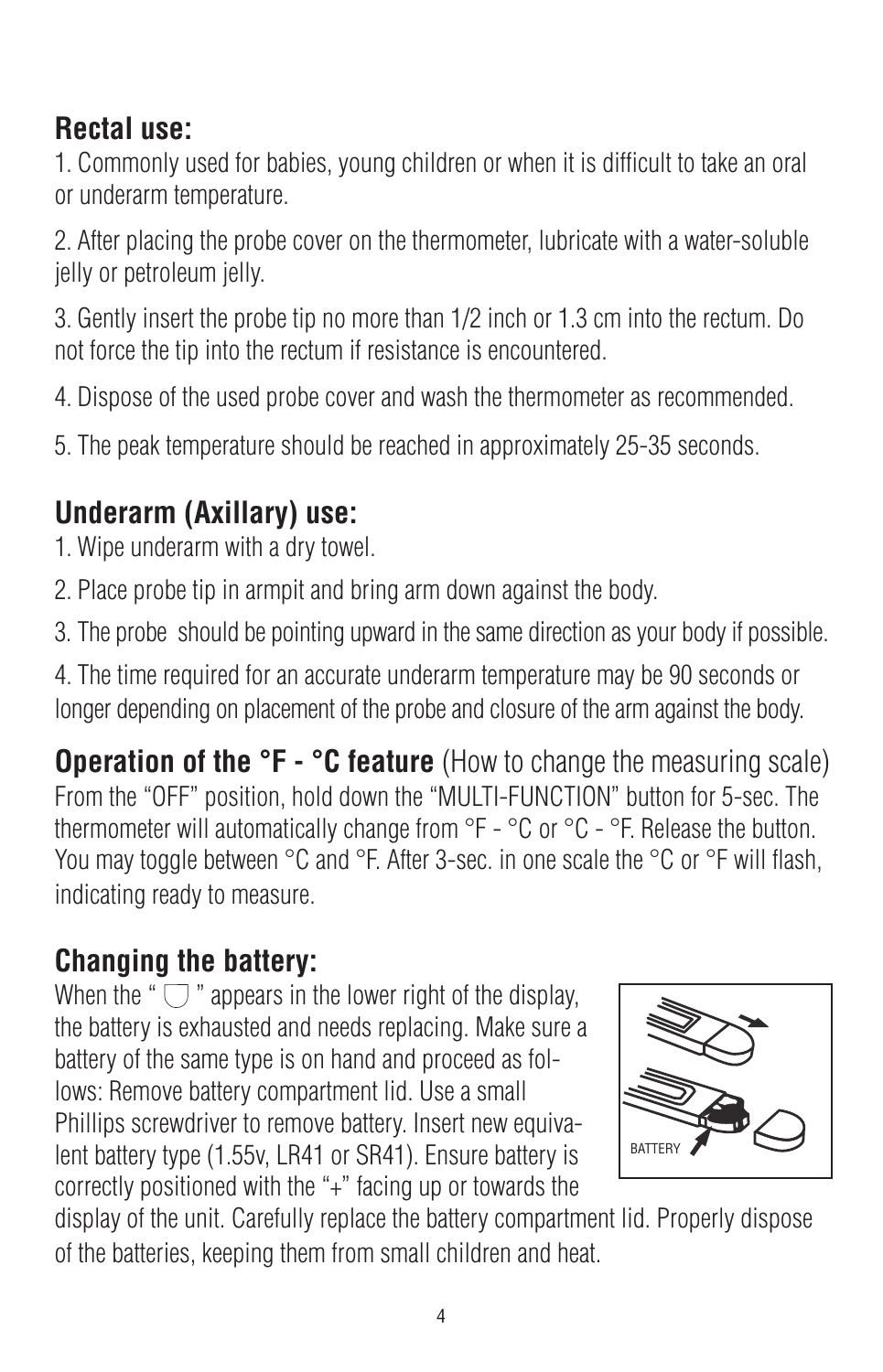# **Standards:**

Complies with EN 12470-3, ASTM E 1112-00, IEC 60601-1, IEC 60601-1- 2 Electromagnetic compatibility: device fulfills the stipulations of standard IEC 60601-1-2

The manufacturer recommends a calibration check every 2 years.

#### **How to care for this product:**

• Use of probe covers is recommended to help avoid spreading germs, and to keep the thermometer clean. The thermometer should be cleaned after use even when probe covers are used.

• Clean the thermometer tip and probe only using isopropyl alcohol or soap and water.

- Store the unit in the protective case while not in use.
- Do not store or keep in direct sunlight, or in high temperatures.
- Keep battery away from children.
- Do not open the thermometer except to replace the battery
- Do not drop the thermometer, as this may ruin the unit.
- The manufacturer recommends verifying the accuracy by an authorized laboratory



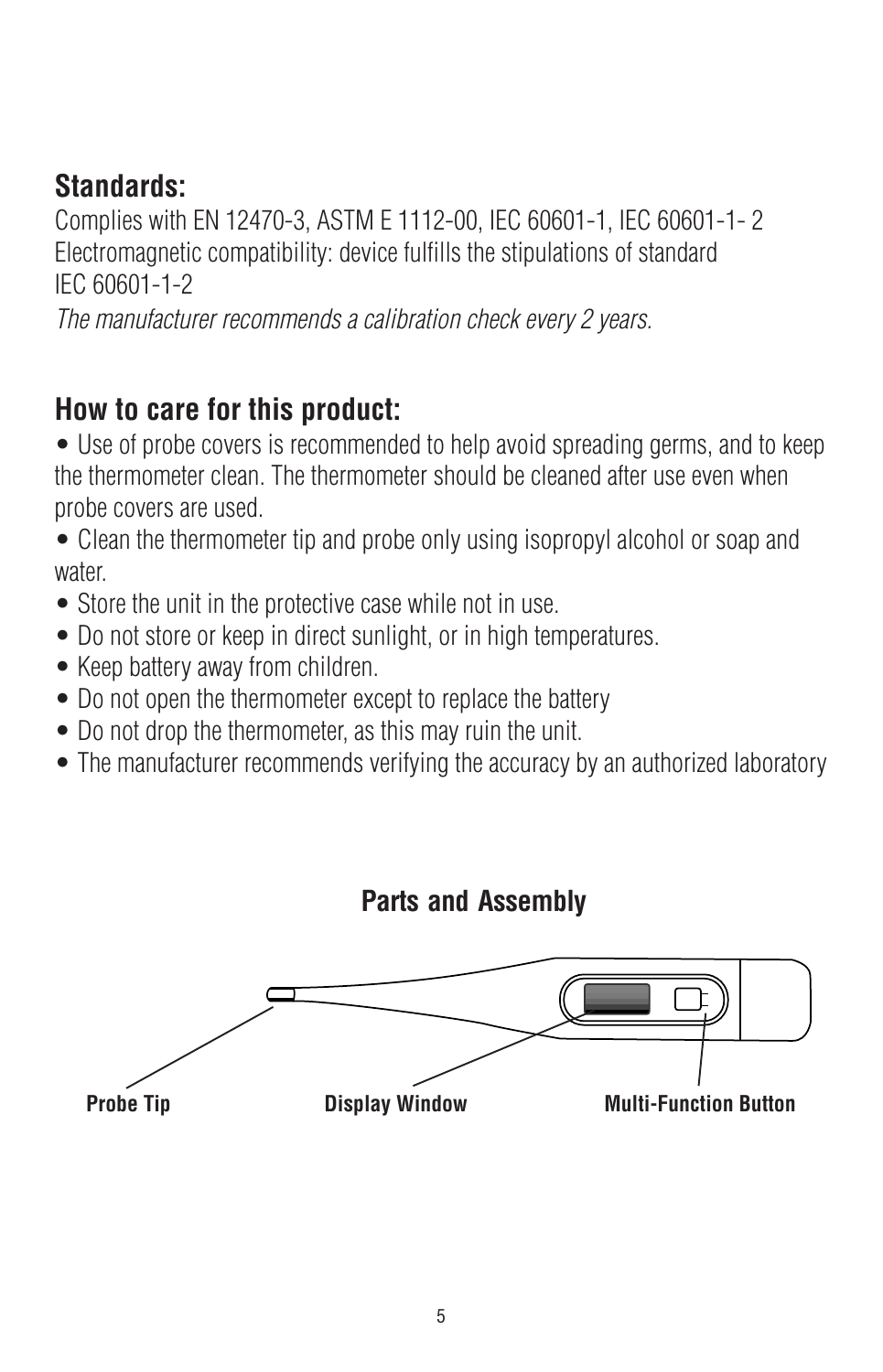#### **Specifications**

| Size:                         | 5"L x 3/4"W x 3/8"H (12.7cm L x 1.905cm W x .9525cm H)                                                                   |
|-------------------------------|--------------------------------------------------------------------------------------------------------------------------|
| Weight:                       | 0.388 oz (11 grams)                                                                                                      |
| Display:                      | LCD, Liquid Crystal Display)                                                                                             |
| Battery:                      | 1.55v (LR41) Alkaline                                                                                                    |
| Battery Life:                 | Estimated 4,500 measurements                                                                                             |
| <b>Measurement Time:</b>      | Oral 30* Seconds / Rectal 25-35 Seconds /<br><b>Axillary 90 Seconds</b>                                                  |
| <b>Measurement Range:</b>     | 90.0°F to 109.9°F / 32.0°C to 42.9°C                                                                                     |
| Accuracy:                     | +/- 0.2°F/0.1°C between 96.0°F to 107.0°F / 34.0°C to 42.0°C<br>at a room temperature of 64.4°F to 82.4°F / 18°C to 28°C |
|                               | +/- 0.4°F/0.2°C between 90.0°F to 96.0°F/ 32.0°C to 34°C<br>and 107.0°F to 109.9°F/42.0°C to 42.9°C.                     |
| Measurement Mode:             | Real measurement with peak-hold method                                                                                   |
| Audible Alarm:                | 1 beep at start-up. Continuous beep at measurement<br>completion                                                         |
| Auto Turn Off:                | In approximately $8 \pm 1$ minutes                                                                                       |
| <b>Memory Feature:</b>        | Stores last temperature taken                                                                                            |
| <b>Operation Environment:</b> | 10 °C to 40 °C /50 °F to 104 °F, humidity of 15% to 95%<br>(noncondensing)                                               |
| Storage Environment:          | -13°F to 140°F (-25°C to 60°C), humidity of 15 % to 95 %<br>(noncondensing)                                              |
| <b>Expected Service Life:</b> | 5 Years                                                                                                                  |
| Standard:                     | IEC60601-1-11                                                                                                            |
|                               |                                                                                                                          |

\*30 second response time achieved in water bath test.